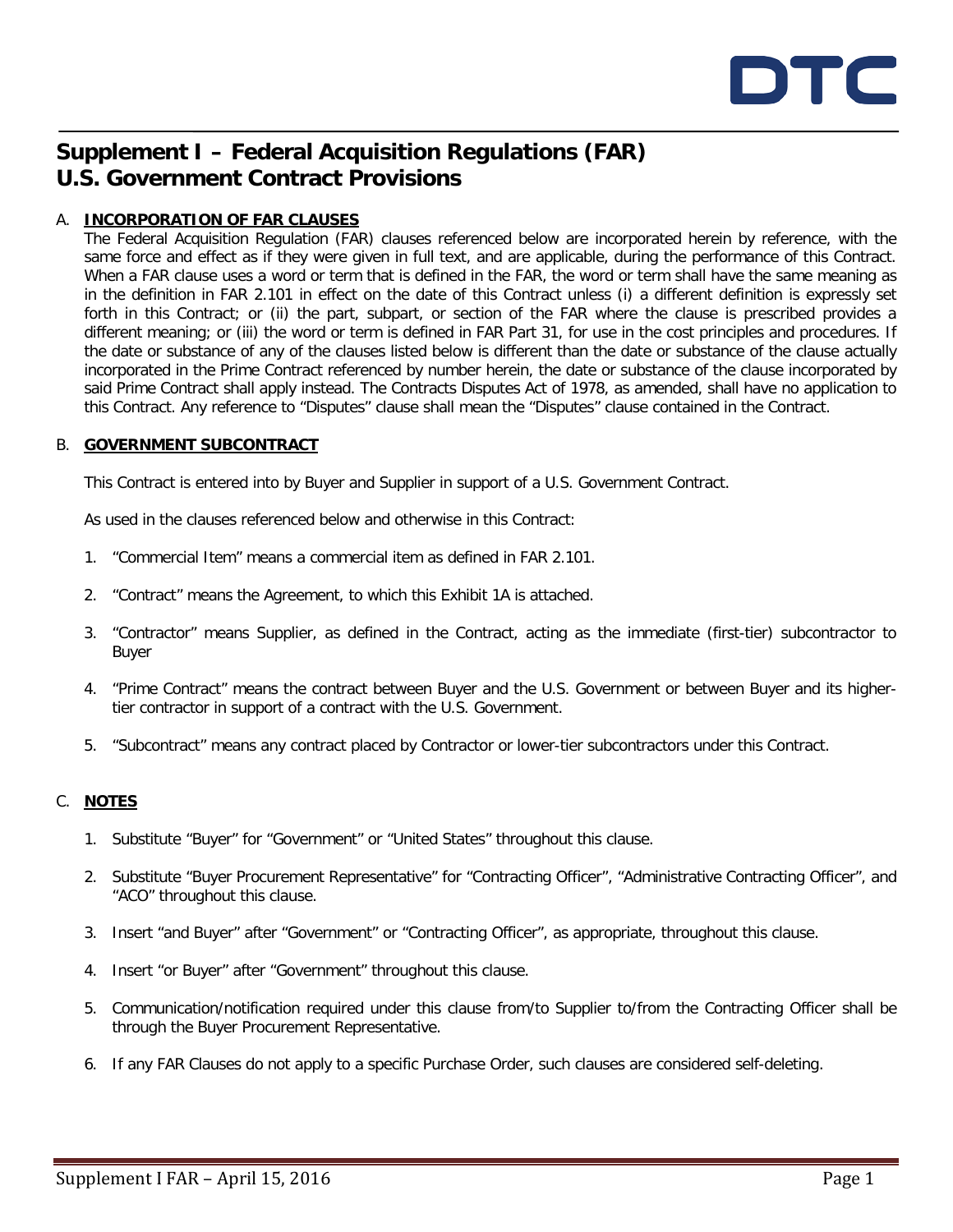

# D. **AMENDMENTS REQUIRED BY PRIME CONTRACT**

Supplier shall, at the request of Buyer, accept amendments to this Contract to incorporate additional provisions herein or to change provisions hereof, as Buyer may reasonably deem necessary in order to comply with the provisions of the applicable Prime Contract or with the provisions of amendments to such Prime Contract. If any such amendment to this Contract causes an increase or decrease in the estimated cost of, or the time required for, performance of any part of the Work under this Contract, an equitable adjustment shall be made pursuant to the "Changes" clause of this Contract.

### E. **PRESERVATION OF THE GOVERNMENT'S RIGHTS**

If Buyer furnishes designs, drawings, special tooling, equipment, engineering data or other technical or proprietary information (Furnished Items) to which the U.S. Government owns or has the right to authorize the use of, nothing herein shall be construed to mean that Buyer, acting on its own behalf, may modify or limit any rights the Government may have to authorize the Contractor's use of such Furnished Items in support of other U.S. Government prime contracts.

### F. **FAR FLOWDOWN CLAUSES**

### **1. The following FAR clauses apply to this Contract:**

52.203-15 WHISTLEBLOWER PROTECTIONS UNDER THE AMERICAN RECOVEY AND REINVESTMENT ACT 2009

- 52.204-2 SECURITY REQUIREMENTS
- 52.204-14 SERVICE CONTRACT REPORTING REQUIREMENTS
- 52.204-15 SERVICE CONTRACT REPORTING REQUIREMENTS FOR IDIQ CONTRACTS
- 52.209-6 PROTECTING THE GOVERNMENT'S INTEREST WHEN SUBCONTRACTING WITH CONTRACTORS DEBARRED, SUSPENDED, OR PROPOSED FOR DEBARMENT PERSONAL IDENTITY VERIFICATION OF CONTRACTOR PERSONNEL
- 52.212-4 CONTRACT TERMS AND CONDITIONS COMMERCIAL ITEMS
- 52.212-5 CONTRACT TERMS AND CONDITIONS REQUIRED TO IMPLEMENT STATUTES OR EXECUTIVE ORDERS – COMMERCIAL ITEMS
- 52.211-5 MATERIAL REQUIREMENTS
- 52.215-20 REQUIREMENTS FOR COST OR PRICING DATA AND DATA OTHER THAN CERTIFIED COST OR PRICING DATA
- 52.215-21 REQUIREMENTS FOR CERTIFIED COST OR PRICING DATA AND DATA OTHER THAN CERTIFIED COST OR PRICING DATA – MODIFICATIONS
- 52.215-22 LIMITATION ON PASS THROUGH CHARGES IDENTIFICATION OF SUBCONTRACT EFFORT
- 52.215-23 LIMITATION ON PASS THROUGH CHARGES
- 52.222-41 SERVICE CONTRACT ACT OF 1965
- 52.222-54 EMPLOYMENT ELIGIBILITY VERIFICATION
- 52.222-55 MINIMUM WAGES UNDER EXECUTIVE ORDER 13658
- 52.225-1 BUY AMERICAN ACT SUPPLIES
- 52.225-13 RESTRICTIONS ON CERTAIN FOREIGN PURCHASES
- 52.227-14 RIGHTS IN DATA GENERAL
- 52.234-1 INDUSTRIAL RESOURCES DEVELOPED UNDER DEFENSE PRODUCTION ACT TITLE III
- 52.239-1 PRIVACY OR SECURITY SAFEGUARDS
- 52.242-13 BANKRUPTCY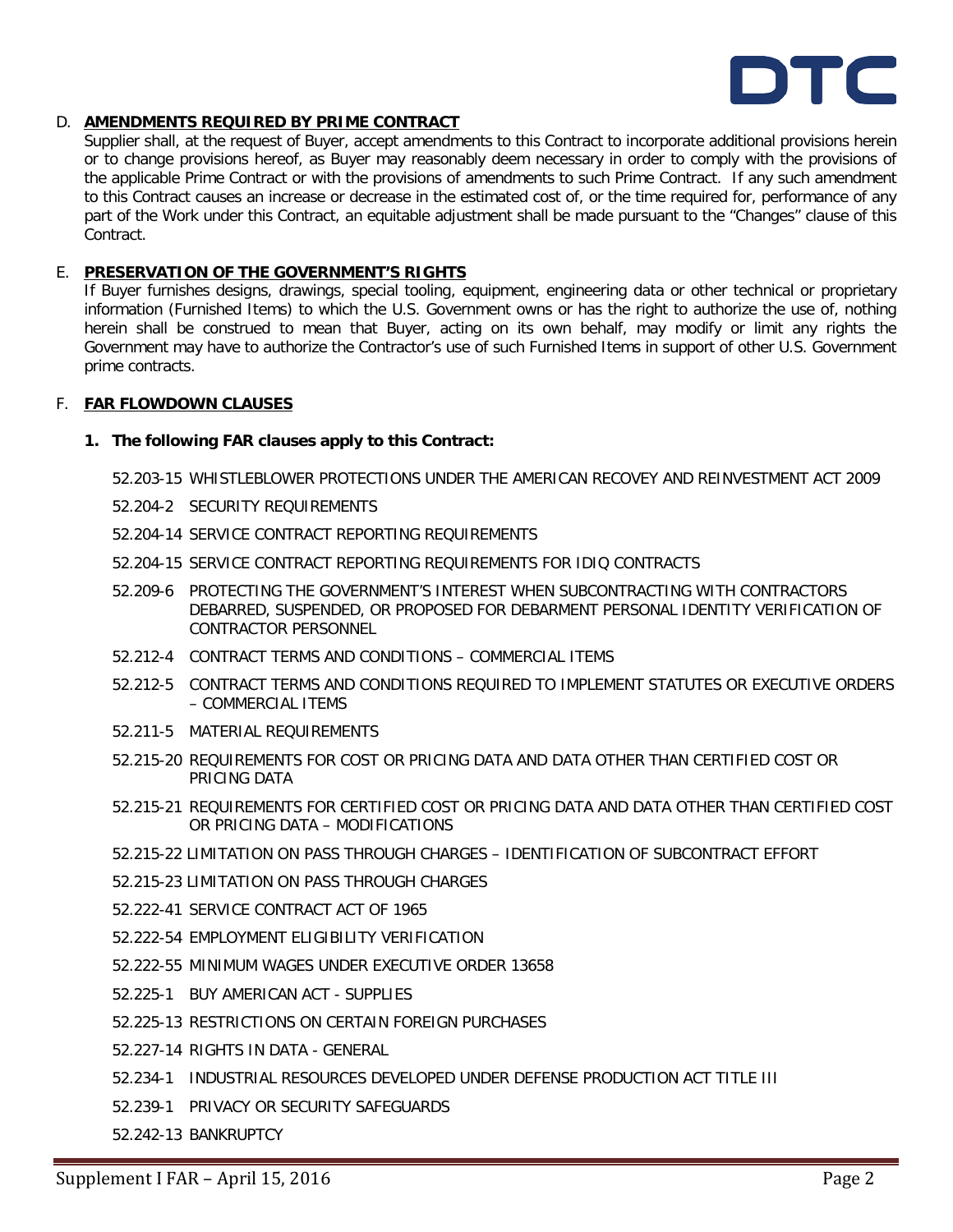# DTC

- 52.242-15 STOP-WORK ORDER
- 52.243-1 CHANGES FIXED PRICE
- 52.244-6 SUBCONTRACTS FOR COMMERCIAL ITEMS
- 52.246-2 INSPECTION OF SUPPLIES FIXED PRICE
- 52.246-4 INSPECTION OF SERVICES FIXED PRICE
- 52.247-64 PREFERENCE FOR PRIVATELY OWNED U.S.-FLAG COMMERCIAL VESSELS
- 52.249-2 TERMINATION FOR CONVENIENCE OF THE GOVERNMENT (FIXED-PRICE)
- 52.249-8 DEFAULT (FIXED PRICE SUPPLY AND SERVICE)
- **2. The following FAR clauses apply to this Contract if the value of this Contract equals or exceeds \$10,000:**
	- 52.222-21 PROHIBITION OF SEGREGATED FACILITIES
	- 52.222-26 EQUAL OPPORTUNITY
	- 52.222-36 AFFIRMATIVE ACTION FOR WORKERS WITH DISABILITIES
	- 52.222-40 NOTIFICATION OF EMPLOYEE RIGHTS UNDER THE NATIONAL LABOR RELATIONS ACT
- **3. The following FAR clauses apply to this Contract if the value of this Contract equals or exceeds \$30,000.00:**

52.204-10 REPORTING EXECUTIVE COMPENSATION AND FIRST-TIER SUBCONTRACT AWARDS.

- **4. The following FAR clauses apply to this Contract if the value of this Contract equals or exceeds \$150,000:**
	- 52.203-3 GRATUITIES
	- 52.203-5 COVENANT AGAINST CONTINGENT FEES
	- 52.203-6 RESTRICTIONS ON SUBCONTRACTOR SALES TO THE GOVERNMENT
	- 52.203-7 ANTI-KICKBACK PROCEDURES
	- 52.203-12 LIMITATION ON PAYMENTS TO INFLUENCE CERTAIN FEDERAL TRANSACTIONS
	- 52.203-16 PREVENTING PERSONAL CONFLICTS OF INTEREST
	- 52.203-17 CONTRACTOR EMPLOYEE WHISTLEBLOWER RIGHTS AND REQUIREMENTS TO INFORM EMPLOYEES OF WHISTLEBLOWER RIGHTS
	- 52.215-2 AUDIT AND RECORDS-NEGOTIATION
	- 52.215-14 INTEGRITY OF UNIT PRICES
	- 52.222-4 CONTRACT WORK HOURS AND SAFETY STANDARDS ACT OVERTIME COMPENSATION
	- 52.222-35 EQUAL OPPORTUNITY FOR SPECIAL DISABLED VETERANS, VETERANS OF THE VIETNAM ERA AND OTHER ELIGIBLE VETERRANS
	- 52.222-37 EMPLOYMENT REPORTS ON VETERANS
	- 52.222-50 COMBATTING TRAFFICKING IN PERSONS (\$500,000)
	- 52.227-2 NOTICE AND ASSISTANCE REGARDING PATENT AND COPYRIGHT INFRINGEMENT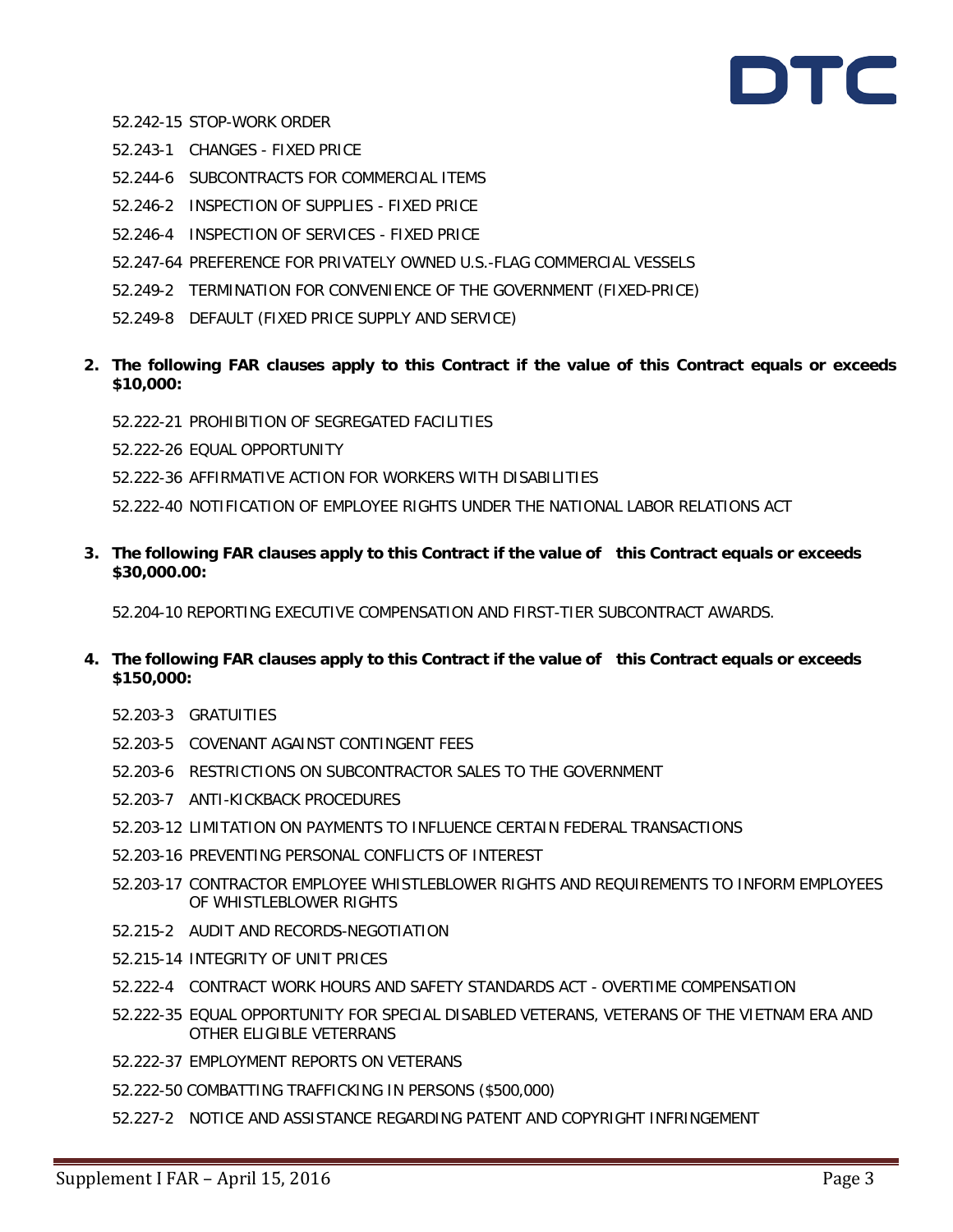

### 52.227-1 AUTHORIZATION AND CONSENT

- **5. The following FAR clauses apply to this Contract if the value of this Contract equals or exceeds \$650,000:**
	- 52.219-8 UTILIZATION OF SMALL BUSINESS CONCERNS
	- 52.219-9 SMALL BUSINESS SUBCONTRACTING PLAN
	- 52.219-16 LIQUIDATED DAMAGES SUBCONTRACTING PLAN
- **6. The following FAR clauses apply to this Contract if the value of this Contract equals or exceeds \$750,000:**
	- 52.215-12 SUBCONTRACTOR CERTIFIED COST OR PRICING DATA
	- 52.215-13 SUBCONTRACTOR CERTIFIED COST OR PRICING DATA MODIFICATIONS
	- 52.230-2 COST ACCOUNTING STANDARDS
	- 52.230-3 DISCLOSURE AND CONSISTENCY OF COST ACCOUNTING PRACTICES
	- 52.230-6 ADMINISTRATION OF COST ACCOUNTING STANDARDS
- **7. The following FAR clauses apply to this Contract if the value of this Contract equals or exceeds \$5,000,000:**
	- 52.203-13 CONTRACTOR CODE OF BUSINESS ETHICS AND CONDUCT

52.203-14 DISPLAY OF HOTLINE POSTERS

**8. The following clauses apply to this Contract:**

For Orders issued on or after June 21, 2010, the requirements of 29 CFR Part 471, Appendix A to Subpart A, if applicable.

Supplier shall indemnify and hold Buyer harmless from and against any price reduction in Buyer's Government contract, as well as Buyer's reasonable attorney fees and other direct costs to defend Government contract claims when said reduction is attributable to the failure of Supplier or Supplier's subcontractors to properly discharge applicable duties under the Truth in Negotiation Act, the Cost Accounting Standards and other applicable clauses incorporated by reference in accordance with this provision.

# G. **CERTIFICATIONS AND REPRESENTATIONS**

(1) **This Subsection (G) contains certifications and representations that are material representations of fact upon which Buyer will rely in making awards to Contractor. By submitting its written offer, or providing oral offers/quotations at the request of Buyer, or accepting any Contract, Contractor certifies to the representations and certifications as set forth below in this Subsection II(G). These certifications and representations shall apply whenever these terms and conditions are incorporated by reference in any Contract, agreement, other contractual document or any quotation, request for quotation (oral or written), request for proposal or solicitation (oral or written), issued by Buyer. Contractor shall immediately notify Buyer of any change of status with regard to these certifications and representations.**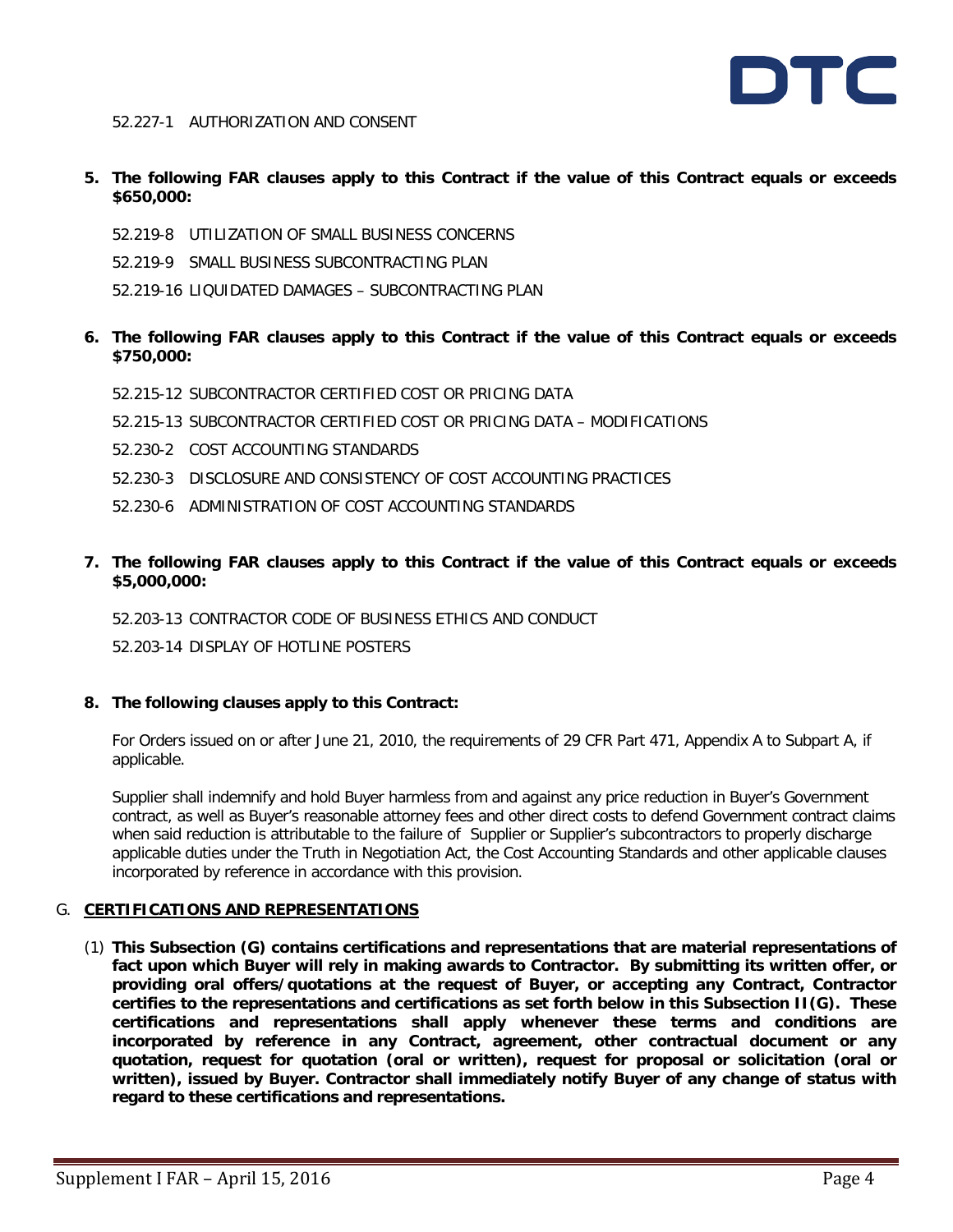

(2) The following clauses of the FAR) are incorporated herein by reference, with the same force and effect as if they were given in full text, and are applicable to this Contract. In each clause incorporated below, substitute "BUYER" for "Government" and "Contracting Agency," and "BUYER Procurement Representative" for "Contracting Officer" throughout.

**FAR 52.203-11 Certification and Disclosure Regarding Payments to Influence Certain Federal Transactions (**Applicable to solicitations and contracts exceeding \$150,000)

(i) Definitions. As used in this provision—"Lobbying contact" has the meaning provided at 2 U.S.C. 1602(8). The terms "agency," "influencing or attempting to influence," "officer or employee of an agency," "person," "reasonable compensation," and "regularly employed" are defined in the FAR clause of this solicitation entitled "Limitation on Payments to Influence Certain Federal Transactions" (52.203-12).

(ii) Prohibition. The prohibition and exceptions contained in the FAR clause of this solicitation entitled "Limitation on Payments to Influence Certain Federal Transactions" (52.203-12) are hereby incorporated by reference in this provision.

(iii) Certification. Contractor hereby certifies to the best of its knowledge and belief that no Federal appropriated funds have been paid or will be paid to any person for influencing or attempting to influence an officer or employee of any agency, a Member of Congress, an officer or employee of Congress, or an employee of a Member of Congress on its behalf in connection with the awarding of this contract.

(iv) Disclosure. If any registrants under the Lobbying Disclosure Act of 1995 have made a lobbying contact on behalf of the offeror with respect to this contract, Contractor shall complete and submit, with its offer, to Buyer, OMB Standard Form LLL, Disclosure of Lobbying Activities, to provide the name of the registrants. Contractor need not report regularly employed officers or employees of the offeror to whom payments of reasonable compensation were made.

(v) Penalty. Submission of this certification and disclosure is a prerequisite for making or entering into this contract imposed by 31 U.S.C. 1352. Any person who makes an expenditure prohibited under this provision or who fails to file or amend the disclosure required to be filed or amended by this provision, shall be subject to a civil penalty of not less than \$10,000, and not more than \$100,000, for each such failure.

# **FAR 52.209-5 -- Certification Regarding Responsibility Matters (Applies to Contracts that exceed \$150,000)**

(1) The Supplier certifies, to the best of its knowledge and belief, that -

(i) The Supplier and/or any of its Principals -

(A) Are not presently debarred, suspended, proposed for debarment, or declared ineligible for the award of contracts by any Federal agency;

(B) Have not, within a three-year period preceding this offer, been convicted of or had a civil judgment rendered against them for: commission of fraud or a criminal offense in connection with obtaining, attempting to obtain, or performing a public (Federal, state, or local) contract or subcontract; violation of Federal or state antitrust statutes relating to the submission of offers; or commission of embezzlement, theft, forgery, bribery, falsification or destruction of records, making false statements, tax evasion, violating Federal criminal tax laws, or receiving stolen property; and

(C) Are not presently indicted for, or otherwise criminally or civilly charged by a governmental entity with, commission of any of the offenses enumerated in paragraph  $(a)(1)(i)(B)$  of this provision; and

(D) Have not within a three-year period preceding this offer, been notified of any delinquent Federal taxes in an amount that exceeds \$3,000 for which the liability remains unsatisfied.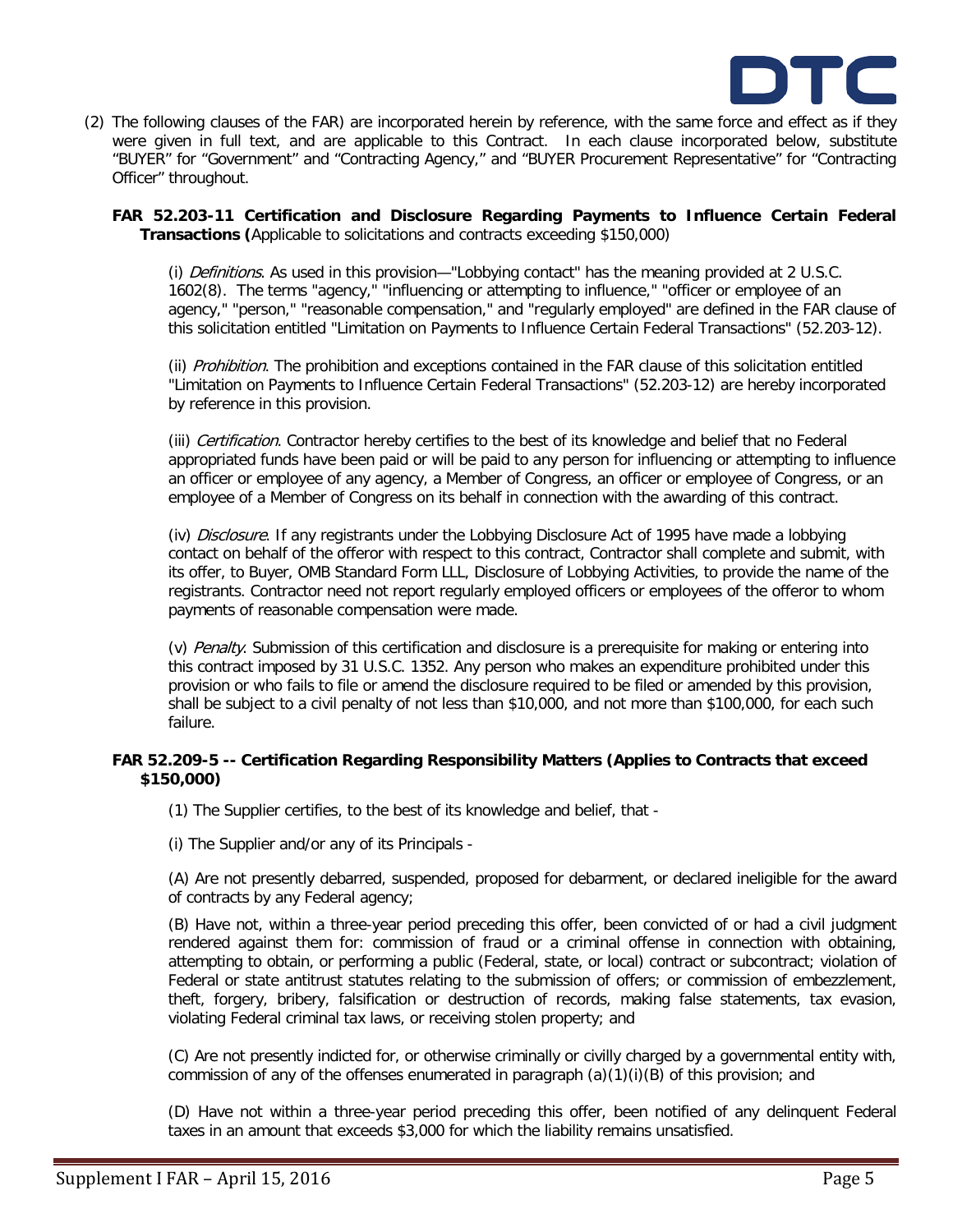

 $(1)$  Federal taxes are considered delinguent if both of the following criteria apply:

(i) The tax liability is finally determined. The liability is finally determined if it has been assessed. A liability is not finally determined if there is a pending administrative or judicial challenge. In the case of a judicial challenge to the liability, the liability is not finally determined until all judicial appeal rights have been exhausted.

(ii) The taxpayer is delinquent in making payment. A taxpayer is delinquent if the taxpayer has failed to pay the tax liability when full payment was due and required. A taxpayer is not delinquent in cases where enforced collection action is precluded.

(ii) The Supplier has not within a three-year period preceding this offer, had one or more contracts terminated for default by any Federal agency.

(2) "Principals," for the purposes of this certification, means officers; directors; owners; partners; and, persons having primary management or supervisory responsibilities within a business entity (e.g., general manager; plant manager; head of a subsidiary, division, or business segment, and similar positions). This Certification Concerns a Matter Within the Jurisdiction of an Agency of the United States and the Making of a False, Fictitious, or Fraudulent Certification May Render the Maker Subject to Prosecution Under Section 1001, Title 18, and United States Code.

(b) The Supplier shall provide immediate written notice to the Buyer Procurement Representative if, at any time prior to contract award, the Supplier learns that its certification was erroneous when submitted or has become erroneous by reason of changed circumstances.

(c) A certification that any of the items in paragraph (a) of this provision exists will not necessarily result in withholding of an award under this solicitation. However, the certification will be considered in connection with a determination of the Supplier's responsibility. Failure of the Supplier to furnish a certification or provide such additional information as requested by the Buyer Procurement Representative may render the Supplier nonresponsible.

(d) Nothing contained in the foregoing shall be construed to require establishment of a system of records in order to render, in good faith, the certification required by paragraph (a) of this provision. The knowledge and information of a Supplier is not required to exceed that which is normally possessed by a prudent person in the ordinary course of business dealings.

(e) The certification in paragraph (a) of this provision is a material representation of fact upon which reliance was placed when making award. If it is later determined that the Supplier knowingly rendered an erroneous certification, in addition to other remedies available to the Buyer, Buyer may terminate the contract resulting from this solicitation for default.

# **FAR 52.209-6 Protecting the Government's Interest When Subcontracting with Contractors Debarred, Suspended, or Proposed for Debarment**

- (1) Contractor certifies that, to the best of its knowledge and belief, that Contractor and/or any of its Principals, (as defined in FAR 52.209-6) are not presently debarred, suspended, proposed for debarment, or declared ineligible for the award of contracts by any Federal agency.
- (2) Contractor shall provide immediate written notice to Buyer if, any time prior to award of any Contract, it learns that its certification was erroneous when submitted or has become erroneous by reason of changed circumstances.